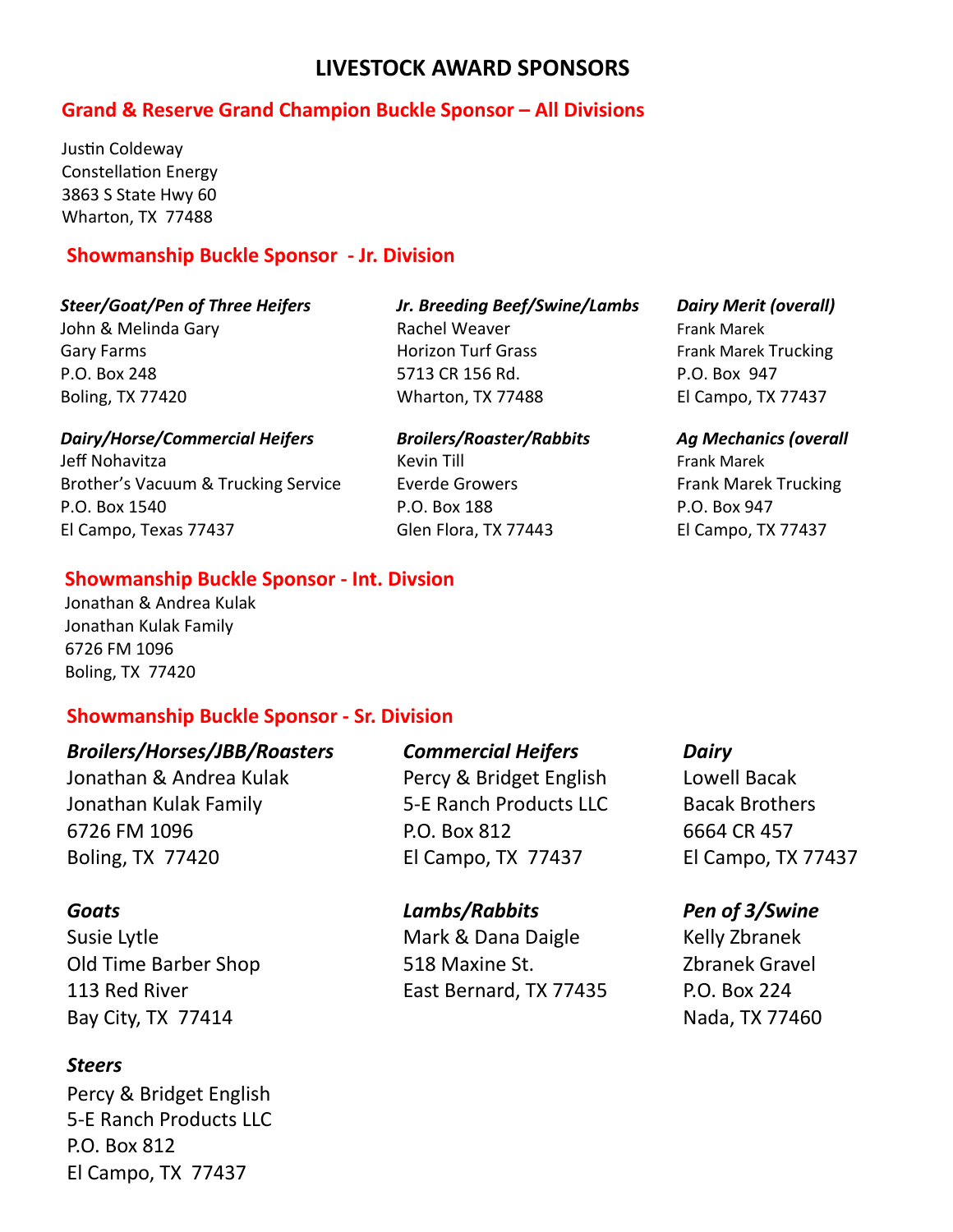## **Grand Champion & Reserve Champion Banner Sponsors**

#### *Broilers*

Mr.& Mrs. Preston Dornak 3011 Lamar Circle El Campo, TX 77437

#### *Roasters*

Chad & Robin Hensley Energy Construction P.O. Box 605 El Campo, TX 77437

#### *Rabbits*

Mr.& Mrs. Darrel Kutach 3819 River Glen Boling, TX 77420

# *Swine*

Mr.& Mrs. Gerard Krenek 210 Caney Trail Dr Wharton, TX 77488

## *Horse Jr. High Point*

Rebecca Baron Coastal Plains Animal Clinic P.O. Box 966 El Campo, TX 77437

#### *Horse Int. High Point*

Donna Mikeska Mid Coast Health System 303 Sandy Corner Road El Campo, TX 77437

## *Horse Sr. High Point*

Donna Mikeska Mid Coast Health System 303 Sandy Corner Road El Campo, TX 77437

## *Commercial Heifer*

Tom Kelley Wiese Crop Insurance P.O. Box 639 Eagle Lake, TX 77434

*Lambs* Mr. & Mrs. Gerald Floyd 1030 CR 214 East Bernard, TX 77435

#### *Steers*

Jeff & Susan Nohavitza 7932 N State Hwy 71 El Campo. TX 77437

#### *Goats*

Mr. & Mrs. Terry Brandl 3285 CR 387 El Campo, TX 77437

## *Pen of Three* Donald & Penny Kmiec P.O. Box 15

Hungerford, TX 77448

*Dairy Merit* Mike & Debbie Smaistrla 916 Spruce El Campo, Texas 77437

#### *Dairy*

Scott & Wendy Valenta 4652 CR 303 El Campo, TX 77437

## *Jr. Breeding Beef*

Kevin Joyce King Ranch Turf Grass 106 N. Dennis St Wharton, TX 77488

## *Ag Mechanics*

Ronnie & Sharon Sebesta 2610 CR 291 East Bernard, TX 77435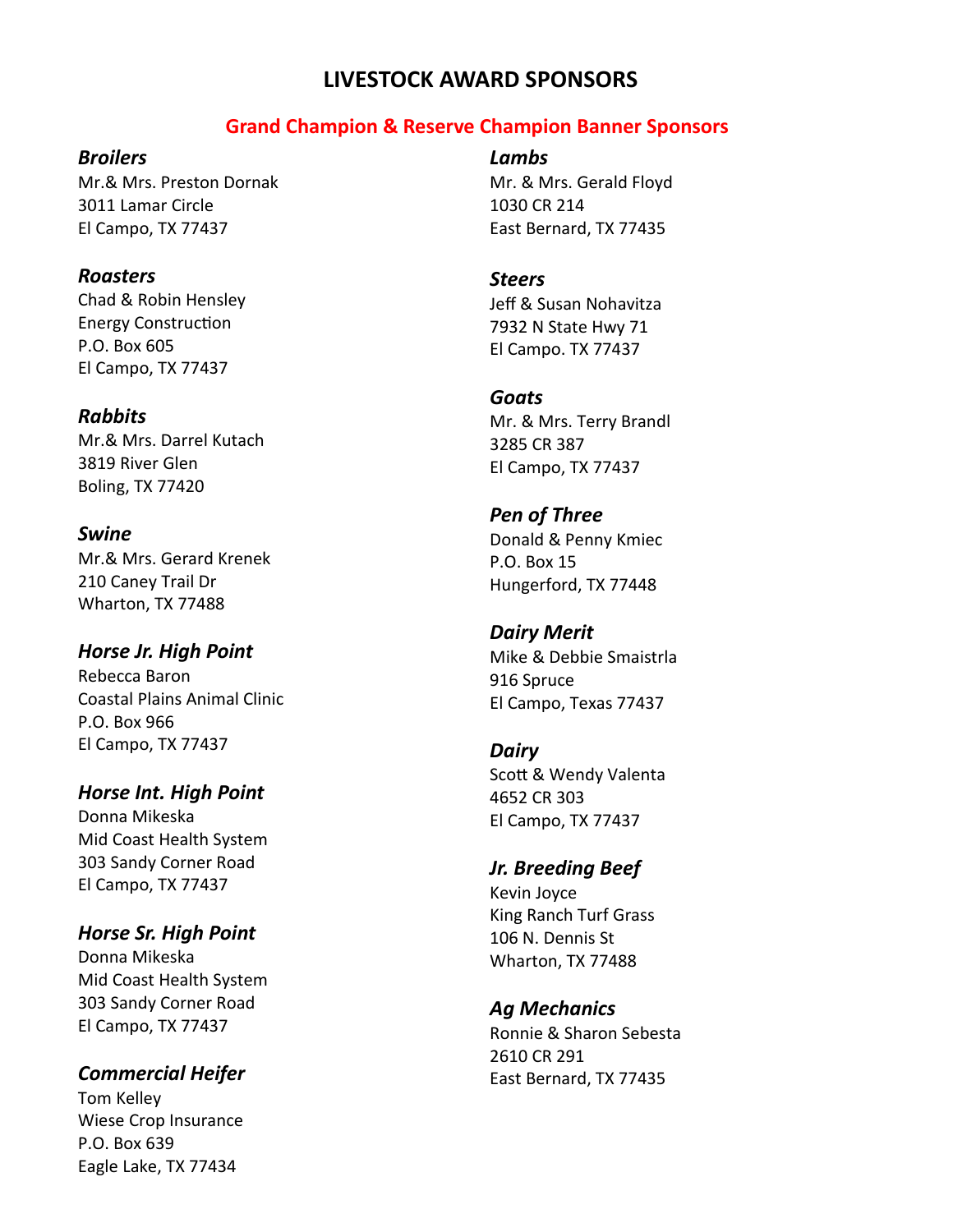#### **2nd & 3rd place Showmanship Sponsors**

#### *Broilers/Roasters/Swine*

Rachel Weaver Horizon Turf Grass 5713 CR 156 Rd. Wharton, TX 77488

#### *Rabbits*

Cheryl & Ricky Fialla PO Box 938 East Bernard, TX 77435

#### *Horse*

Melissa Locke Wharton County Quarter Horse Association P.O. Box 335 Hungerford, TX 77448

#### *Commercial Heifer*

Tammy Dotson T & D Cattle P.O. Box 996 East Bernard, TX 77435

# **AG MECHANICS AWARD SPONSOR**

## *Grand & Reserve Grand Champion Banner Sponsors*

Mr. & Mrs. Ronnie Sebesta 2610 CR 291 East Bernard, TX 77435

*Lambs*

Dr. Cody Pohler Wharton Veterinary Clinic 1518 Hwy 60 South Wharton, TX 77488

#### *Steers*

Michelle Frankum United Ag 907 S. Wharton El Campo. TX 77437

#### **Goats**

Kevin Till Everde Growers P.O. Box 188 Glen Flora, TX 77443

*Pen of Three* Tom Kelley Wiese Crop Insurance P.O. Box 639 Eagle Lake, TX 77434

#### *Dairy*

Bacak Brothers 6664 CR 407 El Campo, TX 77437

## *Dairy Merit*

Robert Spitzmiller Duncan Brothers P.O. Box 215 Egypt, TX 77436

## *Jr. Breeding Beef*

Kevin Till Everde Growers P.O. Box 188 Glen Flora, TX 77443

#### *Ag Mechanics*

Darryl Socha Rice Farmers Coop 402 E. Monseratte El Campo, TX 77437

# **AG HIGH POINT SPONSOR**

## *Scholarship Sponsor - 1st, 2nd & 3rd place*

Penny Kmiec Wharton County Farm Bureau P.O. Box 548 Wharton, TX 774488

# **DAIRY MERIT SPONSORS**

#### *Dairy Merit Scholarship - Dairy Merit Premiums 1st, 2nd & 3rd place*

Bubba Blair Mark Kloesel Rebecca Baron 598 CR 459 P.O. Box 697 P.O. Box 966 El Campo, TX 77437 Weimar, TX 78962 El Campo, TX 77437

Broken Star Cattle **M-G Feed Division** Coastal Plains Animal Clinic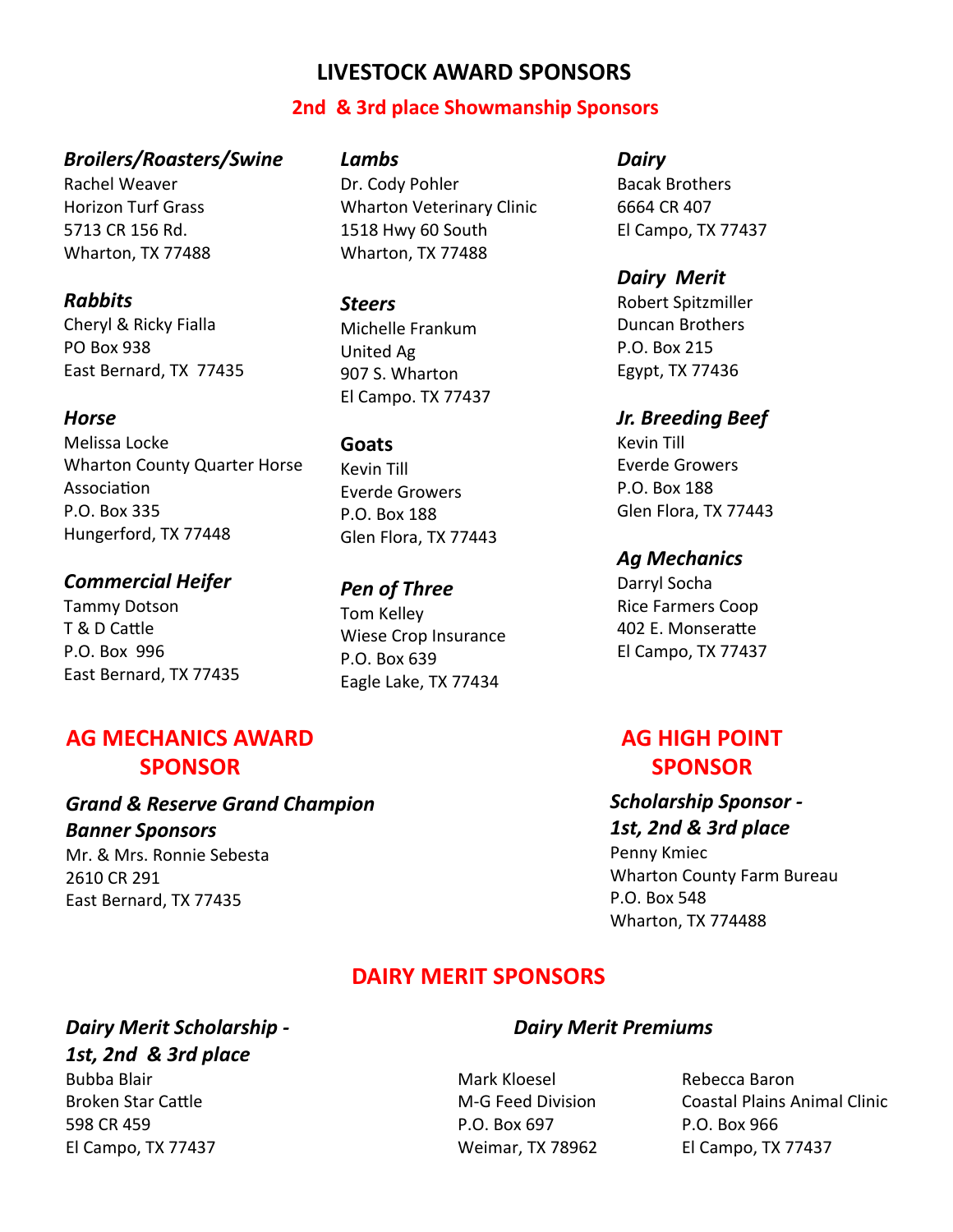# **Division Champion Awards Sponsors**

## *Pen of Three Heifers - Bred*

Richard Lockley Wharton Feed & Supply 1105 N. Fulton St. Wharton, TX 77488

# *Pen of Three Heifers - Open*

Denny Mears H & L Newgulf Inc. PO Box 676 Boling, TX 77420

## *American Division*

Tammy Wied Wied Brothers Red Brangus 9287 N. Hwy 71 El Campo, TX 77437

## *Brahman Division*

Robert Goudeau Goudeau Division of JD Hudgins Inc. P.O. Box 512 Hungerford, TX 77448

# *Commercial Division*

Kevin Till Everde Growers P.O. Box 188 Glen Flora, TX 77443

# *Continental Division*

Stephen Ullman Austin County Farmers Mutual 11819 Bisonte St. Needville, TX 77461

# *English Division*

Marshall & Michelle Atkinson 5909 FM 1301 Wharton, TX 77488

## *Steer - ABC Division*

Ronnie & Sharon Sebesta 2610 CR 291 East Bernard, TX 77435

## *Steer - AOB Division*

Stephen Ullman Austin County Farmers Mutual 11819 Bisonte St. Needville, TX 77461

# *Commercial Heifer - AOB Division*

Bud & Cindy Blaha 333 CR 359 El Campo, TX 77437

# *Commercial Heifer - ABC Division*

Rodney & Cassi Jedlicka 15824 CR 268 East Bernard, TX 77435

# *Dairy Jr & Sr Division*

Steven & Peggy Goetsch 2169 CR 307 El Campo, TX 77437

# *Bucket Calf*

Rachel Weaver Horizon Turf Grass 5713 CR 156 Wharton, TX 77488

# **Premium Sponsors**

# *Jr Breeding Beef & Dairy*

Donna Thornton Wharton County Commissioners Court P.O. Box 606 Wharton, TX 77488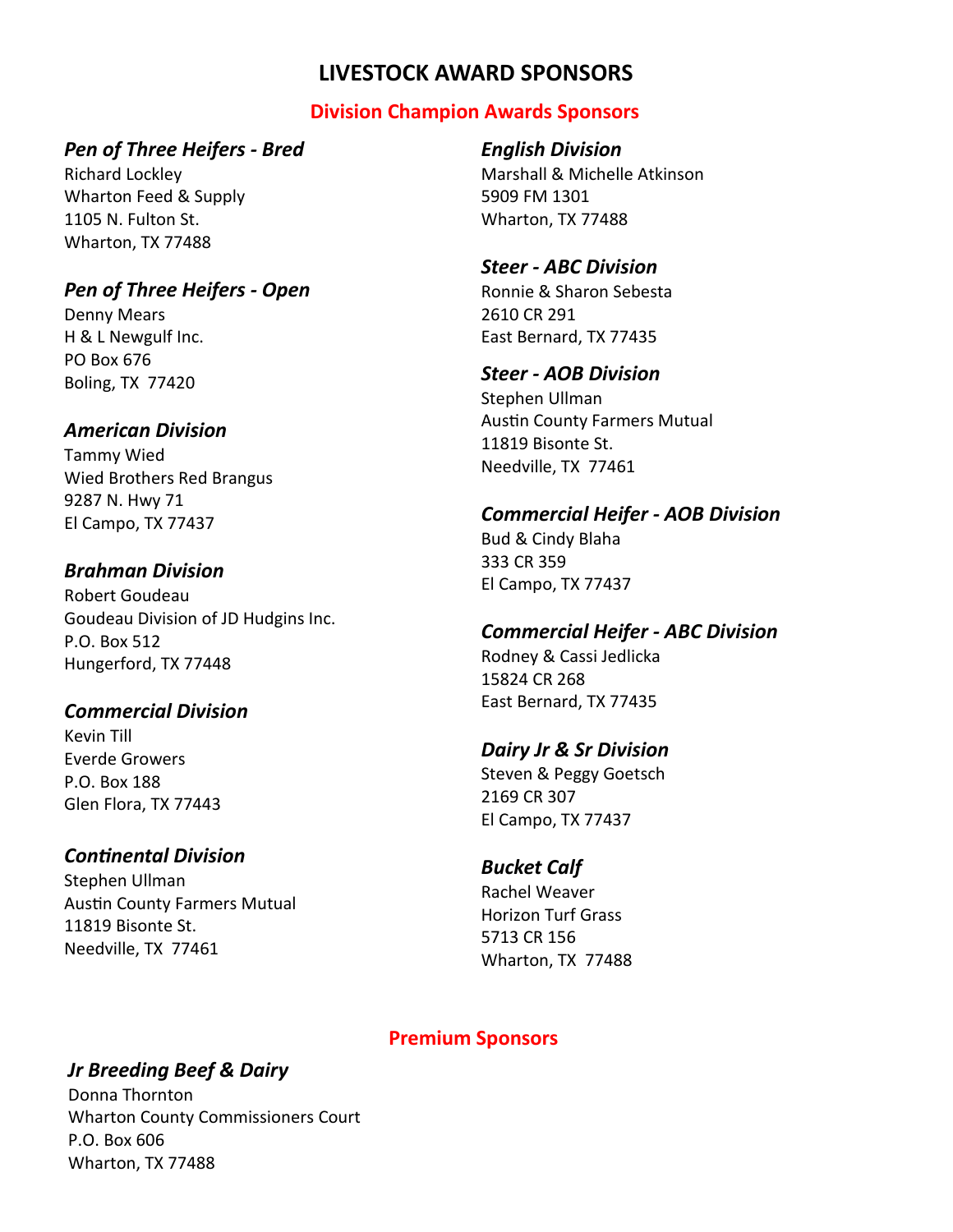# **CREATIVE ARTS AWARD SPONSORS**

# **Grand Champion & Reserve Champion Banner Sponsors**

#### *Creative Arts - Junior*

Mr.& Mrs. Preston Dornak 3011 Lamar Circle El Campo, TX 77437

# *Creative Arts - Senior*

John & Melinda Gary Gary Farms P.O. Box 248 Boling, TX 77437

## *Creative Arts - Intermediate*

Jonathan & Andrea Kulak Jonathan Kulak Family 6726 FM 1096 Boling, TX 77420

#### **Premium Sponsors**

## *Creative Arts*

Donna Thornton Wharton County Commissioners Court P.O. Box 606 Wharton, TX 77488

# **Creative Arts High Point Sponsors**

## *Sr. High Point Buckle Sponsor*

Edwin & Margaret Bucek Louie's Package Store 2005 Highway 60 S. Wharton, TX 77488

# *Sr. Reserve High Point Buckle Sponsor*

Dee Dee Nursey Ivy League Retirement Planning 219 W. Jackson El Campo, TX 77437

## *Int. High Point Buckle Sponsor*

Karen Rose Prairie Rose Emporium 110 N. Washington St. El Campo, TX 77437

# *Int. Reserve High Point Buckle Sponsor*

Karen Rose Prairie Rose Emporium 110 N. Washington St. El Campo, TX 77437

# *Jr. High Point Buckle Sponsor* Chris & Donna Merta

1233 CR 371 El Campo, TX 77437

# *Jr. Reserve High Point Buckle Sponsor*

Chris & Donna Merta 1233 CR 371 El Campo, TX 77437

# *Scholarship Sponsor - 1st, 2nd & 3rd*

Wharton County Farm Bureau P.O. Box 548 Wharton, TX 77488